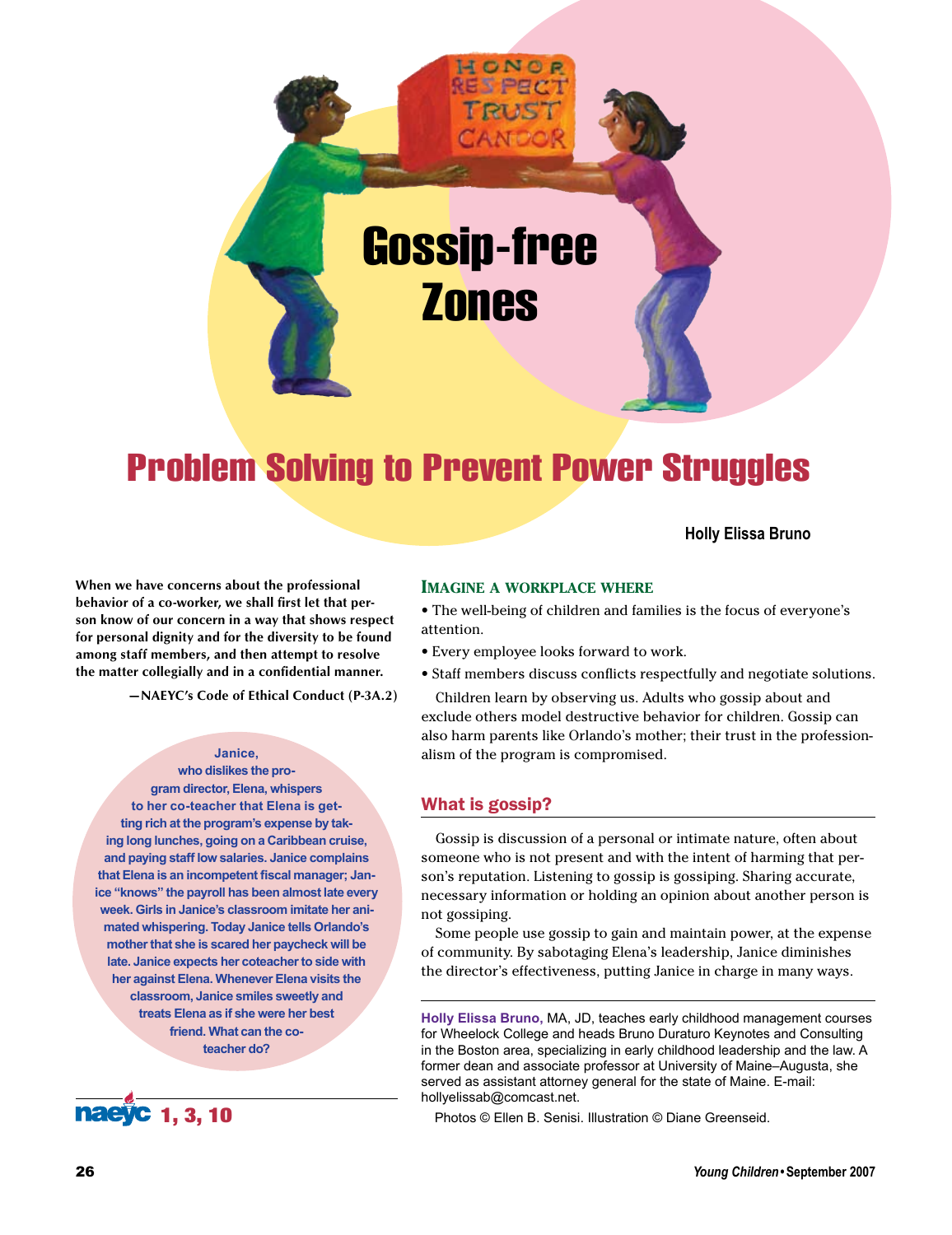A *coup d'etat* takes place beneath the radar screen. Program quality and morale plummet.

# An invitation

This article is an invitation to choose professionalism over gossip and negativity. Leaving behind covert dynamics (gossip) makes room for aboveboard, mutual problem solving as envisioned in NAEYC's Code of Ethical Conduct (2005). Early childhood educators can share an abundance of uplifting, collegial, productive dynamics; gossip undermines these capacities. We have the power to create, implement, and enforce policies and procedures to shoo gossip and negativity out the door.

# Why do some people gossip?

Research shows that men may be neurologically wired to deal with conflict differently than women (Cahill et al. 2004). Confrontations between men are typically direct, aggressive, and aimed at determining who has the greater status. Anthropologist Marjorie Harness Goodwin notes that once young men have completed conflict, they quickly move on (Goodwin 1990). Women, on the other hand, tend to avoid direct confrontation, instead choosing to seek support from other women (Tannen 1991). Gossip is avoidant behavior. Janice expresses her resentment toward Elena indirectly, without confronting her face-to-face. She gossips, perhaps because she does not know how to express her views in person.

According to Bruno and Copeland (1999), 80 percent of early childhood leaders are conflict avoidant; we fear direct confrontation. Many of us prefer to believe that problems eventually go away. Center directors and other supervisors hope staff will magically get the message to improve performance by observing how supervisors do things. Jamilah R. Jor'dan, founder and president of the Partnership for Quality Child Care in Chicago, observes, "One aspect of the avoidance behavior is that we see, but we do not see. We put off what needs to be done. By the time we decide to address a problem, it has reached the point of confrontation. Gossip creates a work environment that is mean-spirited and impacts morale" (pers. comm.).

**Groups of people who have been forbidden direct access to power often compensate by using indirect means such as gossip.**

Groups of people who have been forbidden direct access to power by law or by custom often compensate by using indirect means such as gossip. Researchers Woolsey and McBain note, "Women who feel powerless tend to disguise their rising hostility. They do not attack openly. They do not acknowledge their own backbiting and gossiping or the harmful consequences of their prolonged avoidance of conflict" (1987). Gossipers lack the skill, confidence, and perhaps motivation to confront another person. Gossip is a habit that can become almost an addiction we feel we have to lie about or deny. Reversing habits and addictions effectively requires a sustained, systemic, community effort.

# Gossip in early childhood programs

Do our early childhood colleagues identify gossip as a concern? To find out, I queried more than 700 early childhood professionals across the country. Respondents were women and men representing urban and rural programs and coming from culturally diverse backgrounds. I queried these professionals at the onset of meetings or workshops I held with each group. Most of the workshops were offered at professional conferences for groups such as NAEYC, NBCDI (National Black Child Development Institute), and state and regional Head Start associations. I asked participants to complete the following sentence in any way that reflected their experience: "When women work with women \_\_\_\_\_\_\_\_\_\_\_\_\_\_." (You might wish to take a moment to fill in the blank.)

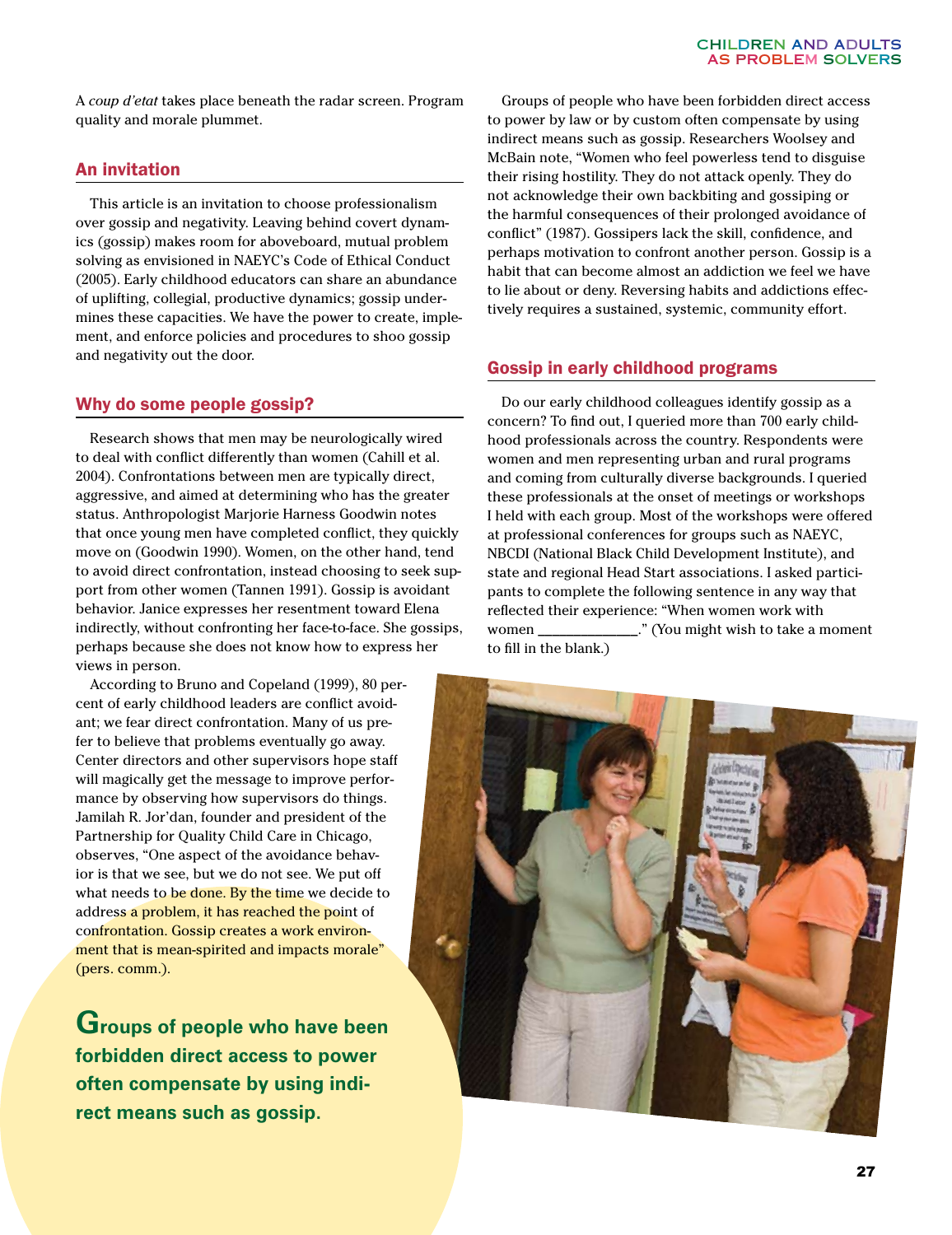In my unscientific poll, more than half the respondents named gossip, backbiting, catfights, or power struggles as women's work dynamics. Three times more respondents named destructive dynamics than named constructive dynamics such as friendship, caring, humor, or empathy. Only 12 percent listed both destructive and constructive dynamics. Of those I asked, more than twothirds had experienced gossip at work and expected it to continue.

This constitutes a daunting challenge. If many of us are conflict avoidant and work in environments plagued by gossip, how can we transform our cultures? What would prompt Janice to face her issues with Elena directly?

# Creating gossip-free zones

**[Employers should strive] to create and maintain a climate of trust and candor that will enable staff to speak and act in the best interests of children, families, and the field of early childhood care and education.**

**—NAEYC's Code of Ethical Conduct (I-3C.2)**

Taking a stand for a gossip-free new day requires courage. Leaders must first make an internal commitment to model, promote, and enforce policies and practices that replace gossip with effective problem solving. Most of us will need to line up members of our support system to encourage us when resistance to change becomes most intense. Some of us may need to let go of our secure position as insiders who do not rock the boat. Here is one way administrators can initiate the change process.

• Call everyone together. Announce your vision of a gossip-free community of problem-solving professionals.

• Let staff know that NAEYC's Code of Ethical Conduct will be honored and enforced.

• Encourage people to talk about their concerns, hopes, and fears about committing to a gossip-free zone.

• Have staff work in small groups to envision how to become a gossip-free team by creating anti-gossip strategies.

This approach can help staff focus on the goal of serving children and families by replacing gossip with respectful communication.

### Strategies for supervisors

Here are practical, everyday approaches to keeping up the momentum.

Update employee job descriptions. Add and enforce this statement as a functional requirement of the job: "Maintaining a gossip-free work environment."

Be clear about your stand against gossip. Picture a director who posts this sign in her office: "Is this good for children and families?" That director can place every instance of gossip in its proper perspective. "Janice, when you spoke to Orlando's mom about the payroll, how was that helpful to Orlando and his mom?"

Display your organization's mission statement prominently. Early childhood mission and philosophy statements hold respect for others and ourselves as essential. Demonstrate respect through effective communication and problem solving, placing organizational goals over self-aggrandizement.

Problem solve using NAEYC's Code of Ethical Conduct at staff meetings. Devote staff development sessions to building the skills needed to create gossip-free zones. Ask staff to practice applying the code to the case studies provided at the end of this article.

**Crayola**® **Washable Marker Classpack**® **assortments. Perfect for teachers, students and budgets.**

CHILDREN AND ADULTS AS PROBLEM SOLVERS





**Visit Discount School Supply for great values on Crayola Washable Marker Classpack assortments.**

**www.DiscountSchoolSupply.com 1-800-627-2829**

©2007 Binney & Smith. All rights reserved. Crayola, Classpack, and the chevron, serpentine, and oval smile designs are registered trademarks of Binney & Smith.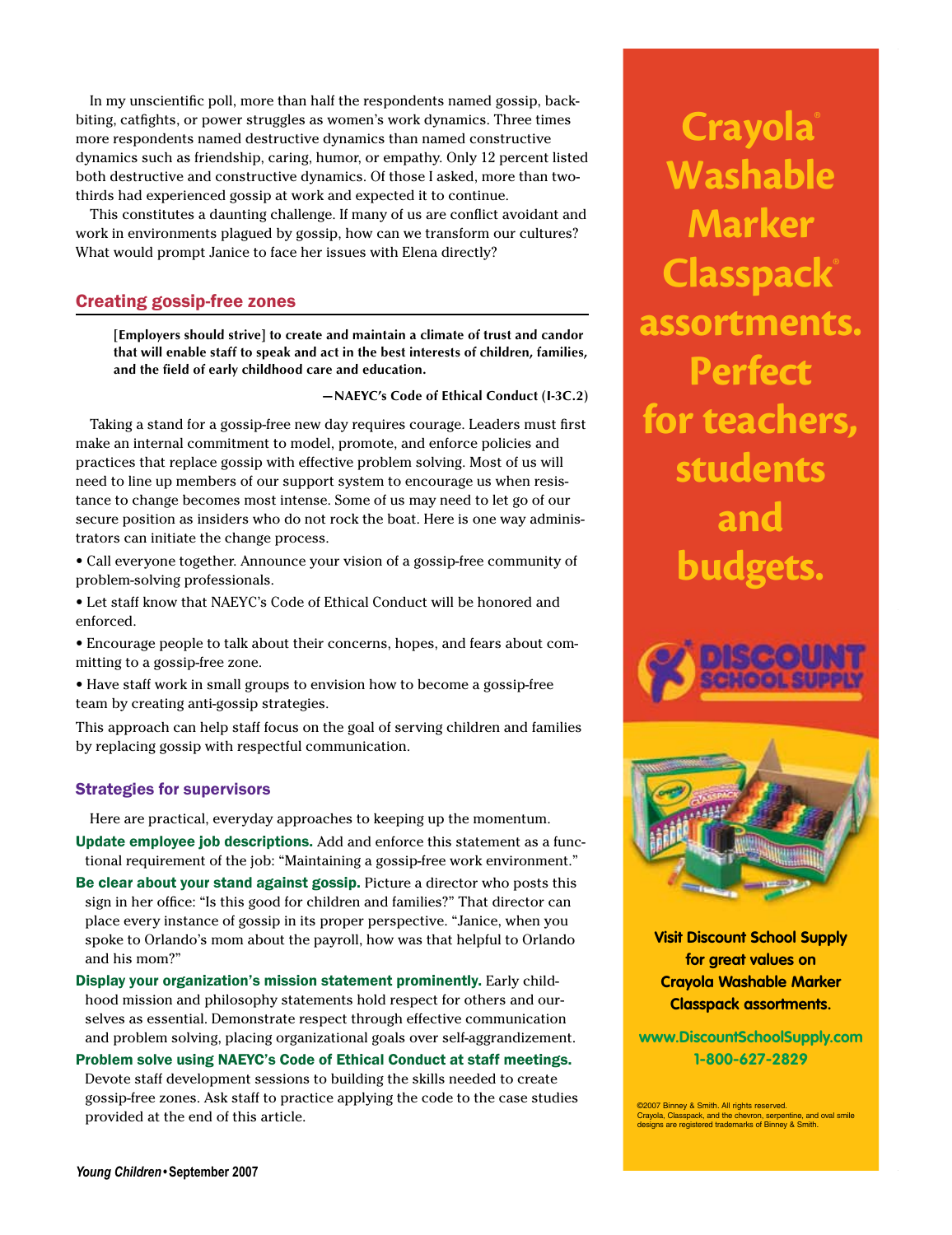Provide staff with empowering statements and practices to stop gossip. "I need to focus on the children right now" or "I am not comfortable talking about someone who is not here" can stop gossip instantly. A more complete list of gossip stoppers follows, as do model peer problem-solving practices.

Develop an agreement for a gossip-free pro-

gram. Offer staff development sessions in effective problem solving. Then ask employees to read, discuss, and sign an agreement such as the following. Include this agreement in the staff handbook and signed agreements in employee files (see "Agreement to Resolve Problems").

Update your staff handbook. Add this statement to your policies: "Our program has zero tolerance for gossip" or "This program is a gossipfree work environment. We are committed to respectful, problem-solving communication."

# Enforcing standards of behavior: The five-step process

To ensure gossip-free workplaces, supervisors must uphold written standards by enforcing consequences for gossiping. Directors fear that even though staff agree not to gossip, some will go right back to it "as soon as I leave the room." When ethical standards are not enforced, gossip spreads like the flu.

# **Agreement to Resolve Problems**

 $I, \_\_$ 

# an employee of \_\_\_\_\_\_\_\_\_\_\_\_\_\_\_\_\_\_\_\_\_\_\_\_\_\_\_\_\_\_,

agree to promptly and directly raise any issue I have with another staff member. I agree to work with my colleague to find a mutually agreeable solution that builds on both of our strengths. If, after a good-faith effort, the conflict remains unresolved, I will request a meeting with my director (or designee) and my colleague to resolve the conflict. I agree to take to that meeting at least two possible solutions that will honor the needs of the organization and both people. I agree to neither gossip about, nor hold back from, resolving an issue that affects the quality of care and education our organization offers. I will participate fully in staff development sessions on problem-solving techniques.

 $\mathcal{L}_\mathcal{L}$  , and the contribution of the contribution of the contribution of the contribution of the contribution of the contribution of the contribution of the contribution of the contribution of the contribution of

*(Signature) (Date)*

**Demonstrate respect through effective communication, placing organizational goals over self-aggrandizement.**



**Trish, a director in Massachusetts, is "sick and tired of being sick and tired" of the debilitating effects of gossip on her program. Trish and her assistant director call a staff meeting dedicated to creating a gossip-free work environment. Staff members are asked to sign an agreement to resolve the problems. The next day, when gossip resumes, Trish calls each gossiper into her office to confront her. Trish reminds each one that her behavior is being documented; the next steps are probation and termination.**

Trish confronts gossip by using the following five-step process for holding staff accountable (Bruno & Copeland 1999):

**1.** Name the inappropriate behavior. Be concrete and specific. "Janice, telling Orlando's mom you think your paycheck will be late is not appropriate."

**2.** State what is expected. "You agreed to problem solve, not to gossip."

**3.** Require the staff member to take responsibility for resolving the problem. Ask, "What will you do to resolve issues rather than to gossip about them?"

**4.** Agree on a workable plan. "Elena, I will take that workshop you recommended on having difficult conversations."

**5.** Set a date for follow-up and evaluation. "Janice, we'll meet in my office one week from today to assess your progress on stopping gossip. Meanwhile, we will check in daily. If you gossip again, the consequence is probation."

Trish was successful in holding her staff accountable in part because the five steps support her program's philos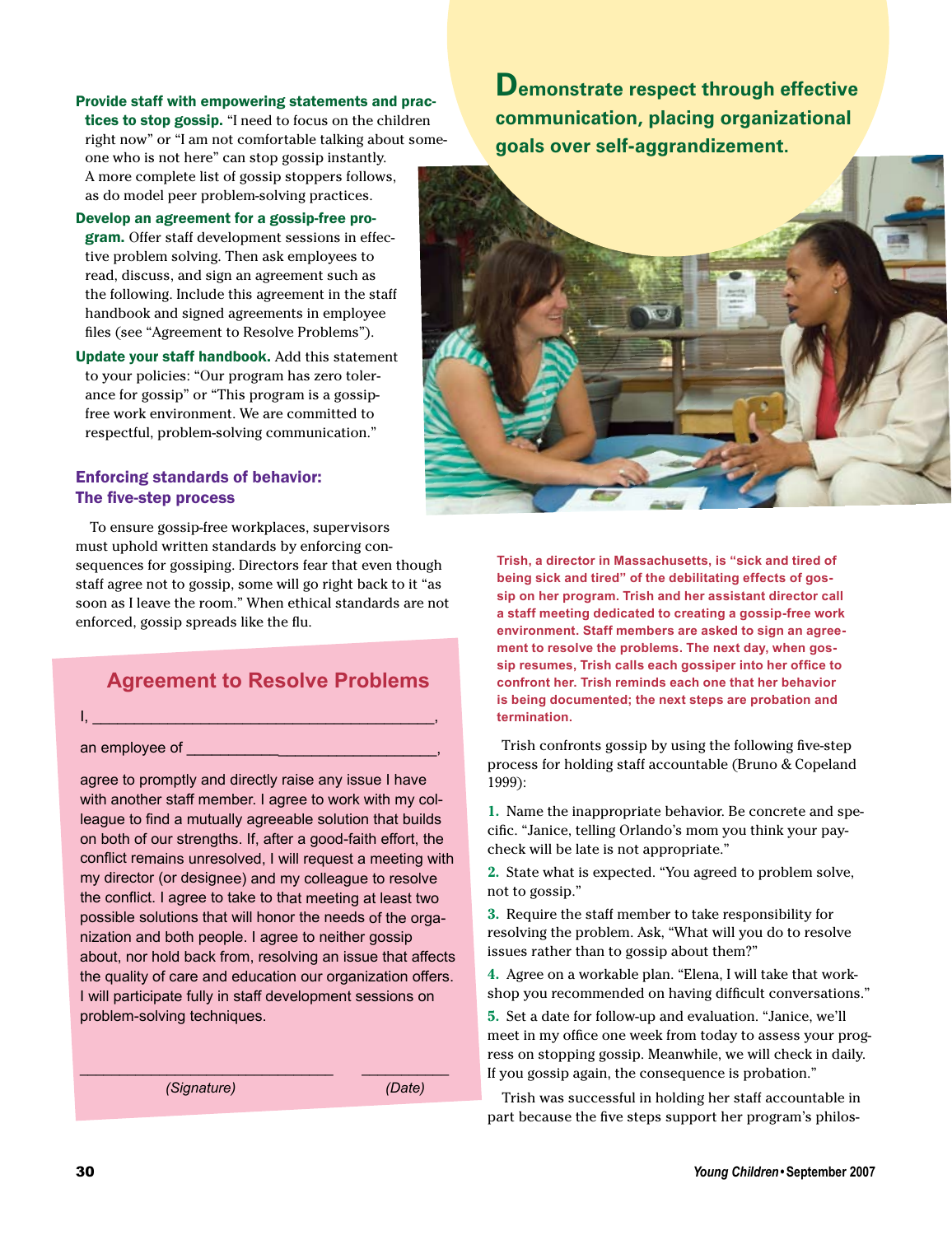ophy of modeling problem-solving behavior for children. Employees unwilling to meet professional standards were shown the door. Within a month, one staff member resigned and another was fired. The center became gossip free. Staff morale rose, uplifting children and families and resulting in more effective care and education.

# The power of peers to stop gossip

What power do individual staff members have to stop gossip? Employees feel more confident doing their part when they observe supervisors enforcing the gossip-free zone. By listening to gossip, we enable the gossiper.

Here are some gossip stoppers anyone can use:

• I am not comfortable talking about a person who is not here.

• I need to focus on the children now.

• Would you be willing to talk with X about your concern with her?

- I'll go with you so you can share your concern with X.
- • I promised not to gossip.
- Let's not go there.

• Since I can't help you with that problem, please don't raise it with me again.

- • Remember, we signed an agreement not to gossip.
- • Our mission statement says we respect differences.

Each of these statements is respectful and consistent with the Code of Ethical Conduct (NAEYC 2005).

For my early childhood administration course at a community college, student and preschool lead teacher Danielle Donati Gulden wrote,

I found the hardest part of working with women was gossip. I used to crave it like a drug, but have since recovered. I let my coteachers know that I had my fill of gossip and to leave me out of the mix. Whenever I would hear gossip, I would say to myself, "Walk away, walk away." Eventually they just stopped including me in the gossip. It never felt so good to be left out.

Discussing case studies at staff meetings can help staff increase their confidence in combating gossip. See "Case Studies" for the basic process and a few examples. Directors and staff members can create additional case studies for continued practice at follow-up staff meetings.

> **Discussing case studies at staff meetings can help staff increase their confidence in combating gossip.**

# **Case Studies**

 How would you address the following situations? In small groups, read each case study aloud, then share times when you faced similar situations. Together address the reflection questions that follow each case. Refer to strategies in the article to help create <sup>a</sup> gossip-free workplace.

### **LaVonda**

LaVonda was hired to replace Betty, who was dismissed after stealing from the petty cash. Teachers resent that Betty was fired. No one wants to work with LaVonda. They avoid her, make up stories, and leave her out of conversations. This afternoon, Yvette and Trixie invite you to go shopping after work. LaVonda is standing beside you. They look right through her.

- What can you do or say in the moment?
	- How do you feel about confronting Yvette and Trixie directly?
- • What steps can you take to help other staff welcome and include LaVonda?

### **Melinda**

Babysitting for center families is against center policies, but Melinda believes it's okay to attend children's birthday parties in their homes. Every time Melinda returns from a child's home, she excitedly confides all the "dirt" she got at the party. "Harry's dad takes trips with his secretary. His mommy is livid," she whispers. On another day, "Angela's mom has a new boyfriend. On my way to the bathroom, I looked in her bedroom and saw photos on the nightstand."

- How do you feel about Melinda's behavior?
- 
- What effects might her behavior have on the children?

• Can you find a statement in NAEYC's Code of Ethical Conduct that applies?

- What can you say to Melinda?
- If Melinda continues to gossip, what are your options?

### **Tallulah**

Toddler lead teacher Tallulah has outlasted every director you can remember. Tallulah has taken on the role of unofficially "mentoring" each new employee. She advises a new hire to avoid Cheri because of mood swings, Thomas because he doesn't like women, and Imelda, who prefers people who speak Spanish. When you suggest that the program is being harmed by Tallulah's words, other staff shrug it off. "There's nothing we can do," they groan.

- What concerns you about Tallulah's behavior?
	- What section of NAEYC's Code of Ethical Conduct applies?
- What steps can you take to address this situation?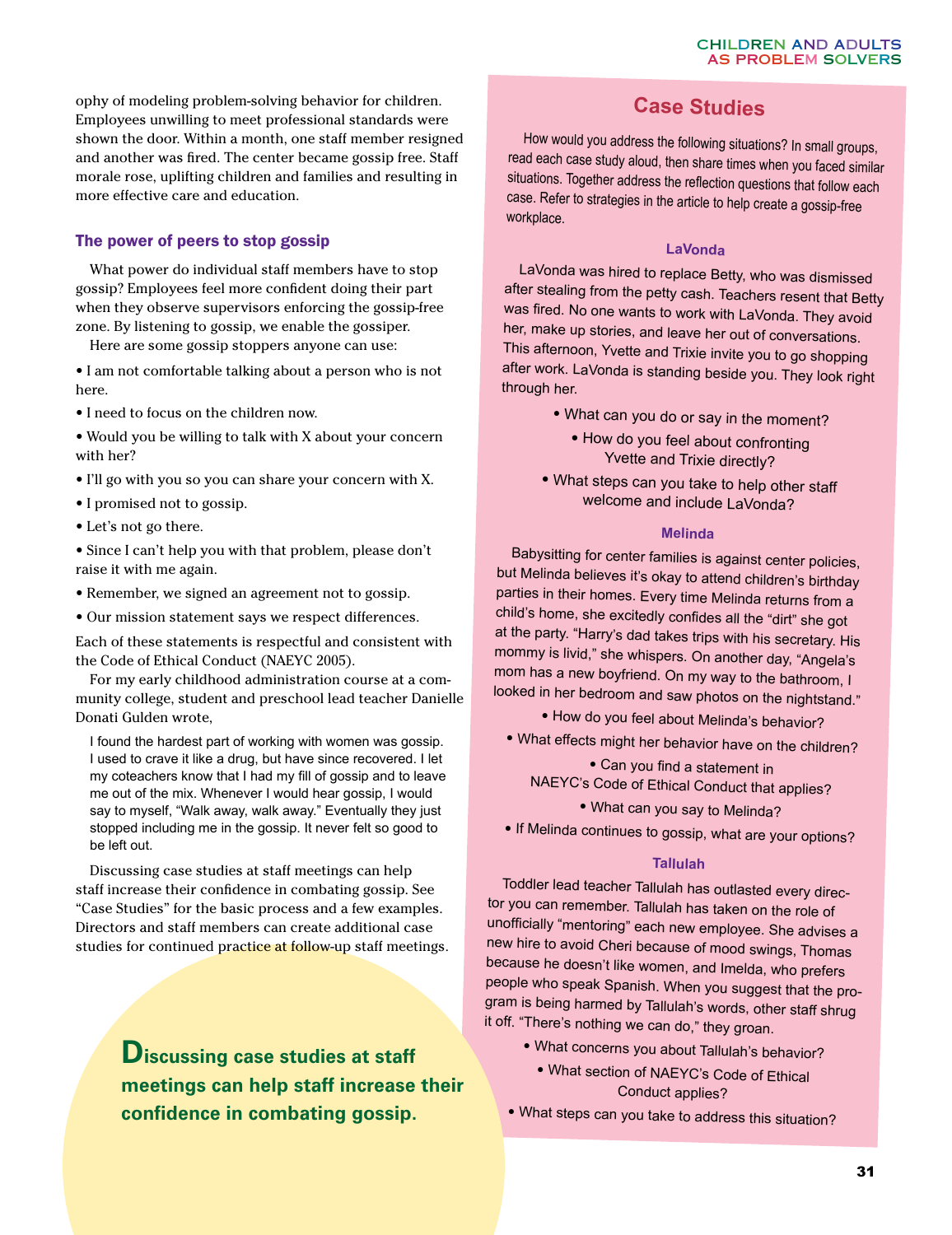### Peer conflict resolution process

**We shall provide staff members with safe and supportive working conditions that . . . permit them to carry out their responsibilities through fair performance evaluation, written grievance procedures, constructive feedback, and opportunities for continuing professional development and advancement.**

### **—NAEYC's Code of Ethical Conduct (P-3C.2)**

The five-step process for holding staff accountable described earlier supports supervisors in their efforts to end gossip. Here is a problem-solving practice that empowers staff peers to work directly through their problems. Transitioning from conflict avoidance to directness takes time and support. Consider identifying, training, and using peer coaches to keep problem solving on track.

Remind staff that one of the ways children learn how to resolve conflicts is by watching teachers work through their disagreements. The key question to ask is, "How can you resolve this issue in a way that models problem solving for the children?" Adults ask children to use their words. However, unless we use *our* words effectively, we cannot demonstrate mature, cooperative behavior for children. Post these steps for problem solving in the staff room and the director's office:

• What are the facts? Focus on your own observations: no blaming, shaming, or inflaming the other person.

• What's the underlying problem?

• How can you resolve this issue together in a way that models problem solving for the children?

- • Brainstorm solutions that work for both people.
- Agree on a solution that ensures ongoing, direct communication.

• Stop discussion temporarily if either person feels attacked personally. Resume problem solving with the agreement that you will find a solution for the sake of the children.

Transitioning from indirect to direct communication can be difficult. Some team members will be quicker than others to master problem-solving skills. Honor successful problem solvers by asking them to function as peer coaches who can help other staff work through conflict.

In addition to enforcing the ground rules above, peer coaches can draw from this five-step coaching process:

**1.** What is your vision of how you could work together effectively?

2. What are the barriers to working together?

- **3.** Name three steps you can take to improve the situation.
- **4.** Take one step at a time.
- **5.** Meet again to discuss "What is our vision now?" Janice's coteacher might say:

"My vision is to work together without gossiping."

- "One barrier is that I have been afraid to talk with you directly about our differences."
- "One step we can take is to keep our focus on what the children need."

The peer coach would ask Janice about her vision, what barriers she sees, and what steps she can take. This collaborative process invites co-workers to share responsibility for resolving their problems. Janice, like all of us, has a choice: to grow or to gossip.

### Does venting help or hurt?

Can we expect employees to problem solve effectively when they still have strong feelings about their conflicts? Daniel Goleman (1997) warns of the temporary power of the brain's amygdala to "hijack" our professional perspective. When we feel threatened, the amygdalae (four small almond-shaped groups of neurons in the center of our brain) trigger adrenalin or cortisol to speed through our system.

Some people need to vent or express their upset feelings before they can calm down to problem solve with another person. The danger is that although venting can relieve tension for one party, it does not solve the conflict. To be a productive component in problem solving, venting needs to be

- **1.** limited in time (for example, no more than 10 minutes);
- **2.** in private, in the presence of a supervisor;

**3.** followed up within a day by a meeting to resolve the problem.

Venting *per se* not only does not solve the problem, but can also be gossiping. However, when venting adheres to the three steps above, it can help those who tend to be more susceptible to amygdala hijacks.

### Conclusion

Imagine a workplace where staff members respectfully discuss and resolve differences. In such an environment gossipers will have no audience. Trust and candor free

**Honor successful problem solvers by asking them to function as peer coaches who can help other staff work through conflict.**